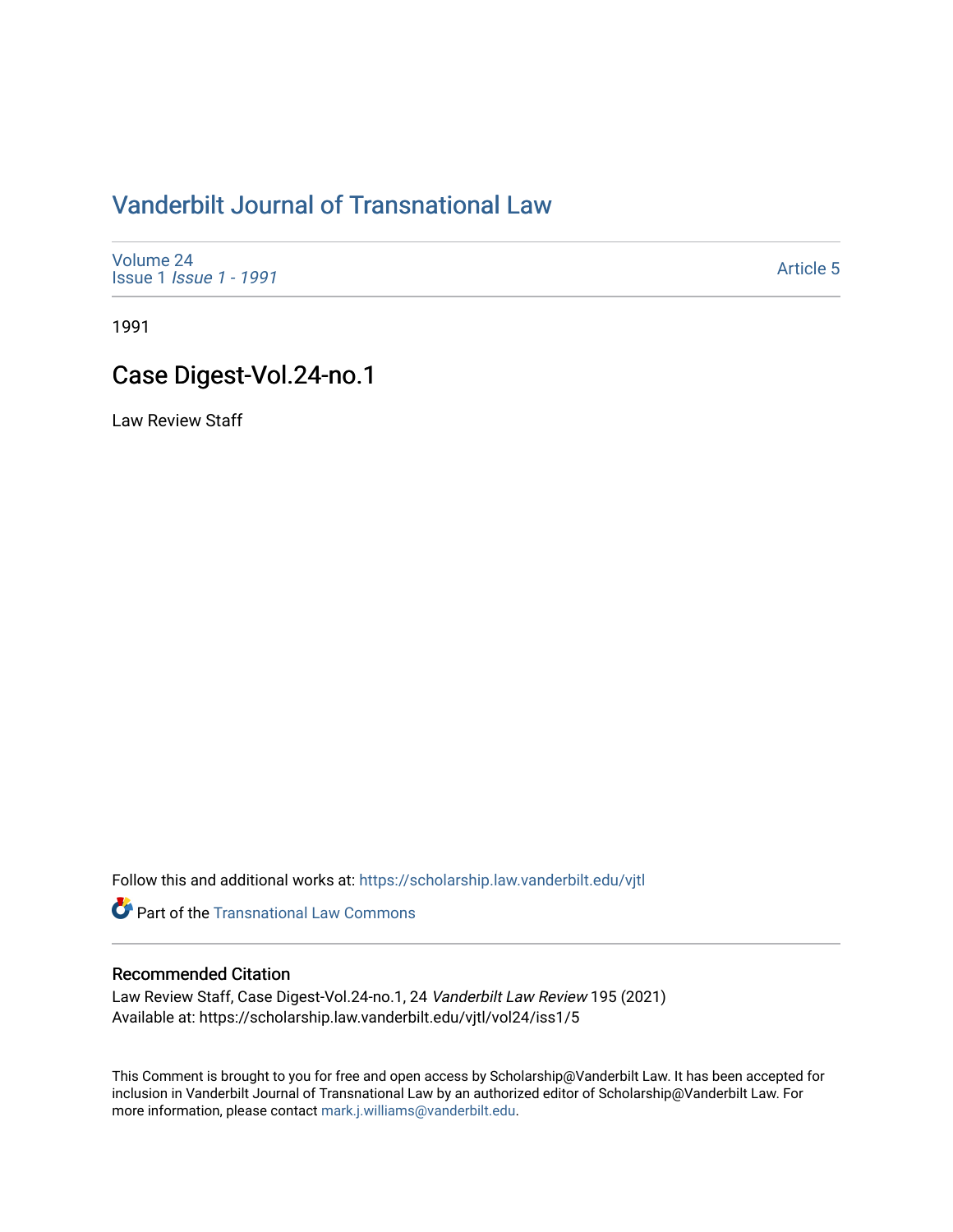### **CASE DIGEST**

This **CASE** DIGEST provides brief analyses of cases that represent current aspects of transnational law. The Digest includes cases that establish legal principles and cases that apply established legal principles to new factual situations. The cases are grouped in topical categories and references are given for further research.

#### TABLE **OF CONTENTS**

#### I. **NATIVE AMERICANS/JURISDICTION**

NATIVE AMERICAN TRIBAL **COURT** DOMESTIC RELATIONS DETERMI-NATION **ENTITLED** TO **FULL** FAITH **AND CREDIT PURSUANT** TO IN-DIAN CHILD WELFARE **ACT** OF 1978 DESPITE **CHALLENGE** BY **STATE** OF **ALASKA BASED ON** PUBLIC **LAW** 280. *Native Village of Venetie LR.A. Council v. Alaska,* 918 F.2d 797 (9th Cir. 1990).

Plaintiffs Margaret Solomon and Nancy Joseph, Athabascan Indians from two native villages in Alaska, adopted babies through their respective tribal courts. The State of Alaska refused to recognize the adoptions and denied the plaintiffs Aid to Families with Dependent Children (AFDC) benefits. The adoptive mothers and their native village councils brought suit in the United States District Court for the District of Alaska, seeking to enjoin the state and its officials from refusing to recognize the adoptions. The district court dismissed the plaintiffs' claim. On appeal to the United States Court of Appeals for the Ninth Circuit, *Held: Reversed and remanded.*

The court of appeals first decided that the district court had jurisdiction to hear this case pursuant to 28 U.S.C. § 1362 (1988), which grants original federal question jurisdiction to federal district courts. The court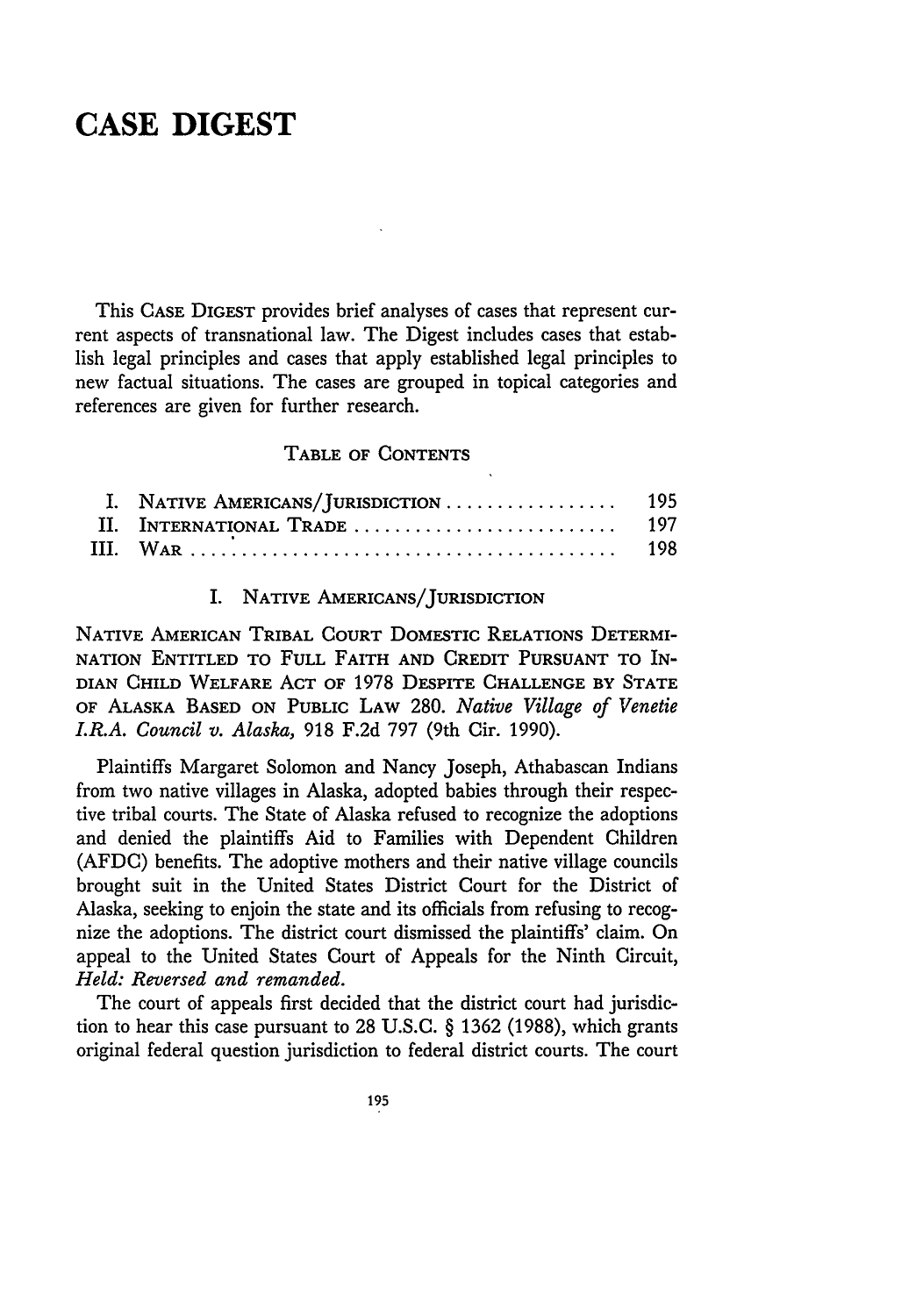then found that the suit was not barred **by** the eleventh amendment because the states had consented to suits against them by Indian Tribes when the states joined the Union. This consent extended to suits by native villages in Alaska. The plaintiffs, however, were barred from receiving retroactive relief, though injunctive or declaratory relief was available to them.

The state contended that the plaintiffs lacked a federal cause of action. The court of appeals held that the native villages alleged a valid federal cause of action since claims "of sovereign power, as a 'matter of federal statute' and 'reserved powers'" presented a cognizable federal question. *Native Village,* 918 F.2d at **802** (citing *Chilkat Indian Village v. Johnson,* 870 F.2d 1469, 1474-75 (9th Cir. 1989)). The court further held that Congress did not intend the Indian Child Welfare Act to preclude federal claims by native villages based on their right of self governance or under the Act's full faith and credit clause. Due to the "unique legal status of Indians in American jurisprudence," *Native Village* at 802, the rule of *Thompson v. Thompson,* 484 U.S. 174 (1988), does not apply. The Supreme Court in *Thompson* held that the full faith and credit clause of the Parental Kidnapping Prevention Act of 1980 did not create a cause of action in favor of the litigants in a custody dispute.

The court of appeals stated that ambiguous provisions of statutes dealing with American Indians are to be liberally construed to benefit the Indians. The court could find no reason to deny a federal forum to the plaintiffs, especially in light of the historical role of state courts in ignoring the vital interests of American Indians.

Turning from jurisdictional issues to the merits of the case, the court determined that, under the Indian Child Welfare Act, tribal courts have exclusive jurisdiction over Indian children residing on reservations. With respect to children who do not reside on their tribe's reservation, state courts have concurrent jurisdiction with tribal courts, but must refer disputes to tribal courts unless good cause is shown. The state disputed the statute's application to the Indian villages, arguing that Alaska is governed by Public Law 280, a 1953 statute providing that tribes in Alaska (and certain other states) can only invoke jurisdiction over domestic matters after petitioning the Secretary of the Interior. The plaintiffs had not petitioned the Secretary, but they asserted that their inherent sovereignty gave them the necessary jurisdiction. The state asserted, in effect, that the statute divested the tribes of their inherent authority, and because these tribes had not petitioned the Secretary, they had no independent jurisdiction.

The court disagreed, noting that Public Law 289 had never been construed as a divestiture statute, but rather as allowing Indian tribes to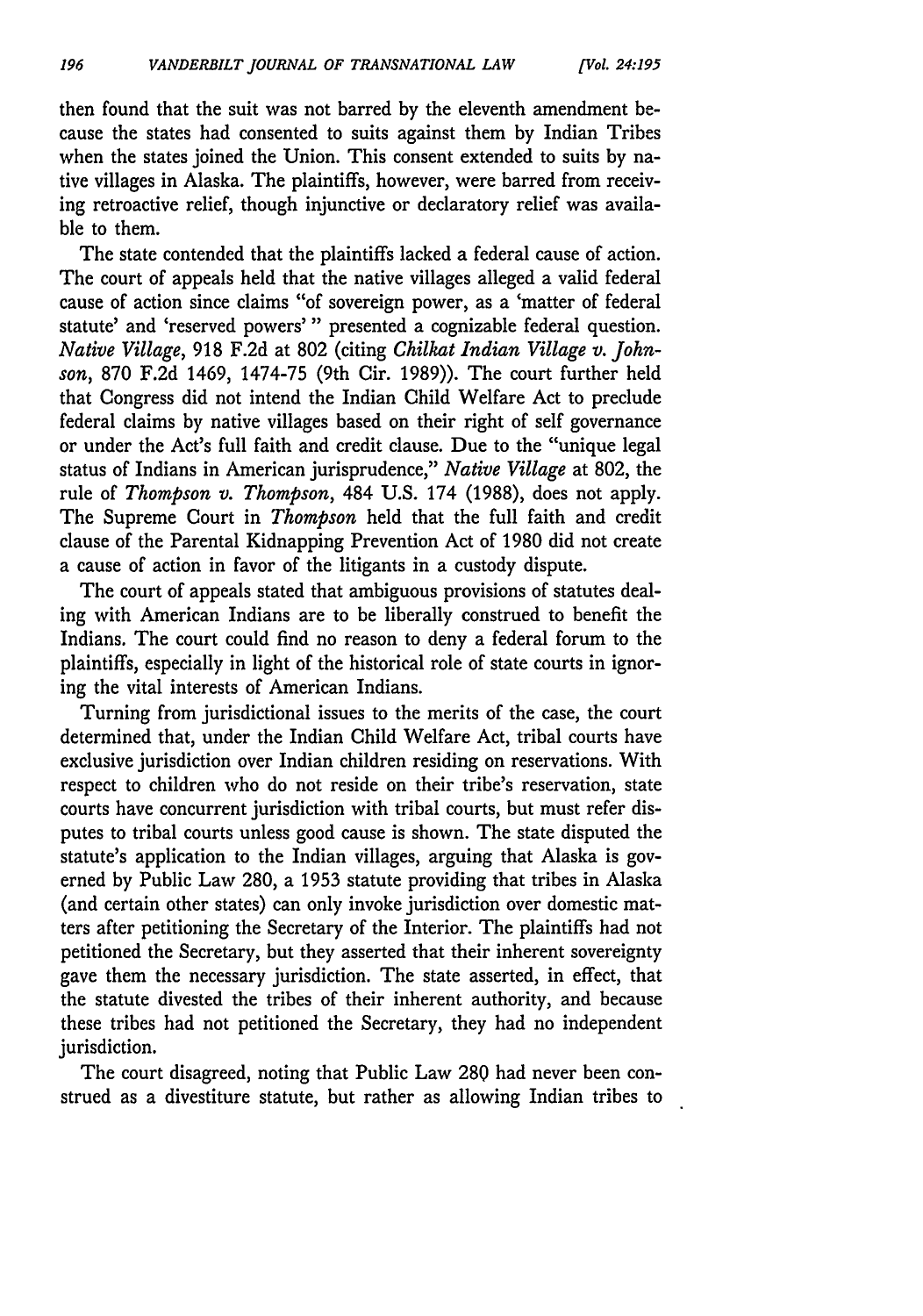exercise such basic governmental functions as prescribing law and punishing tribal members for violations of tribal law. The court explained that Indian tribes are sovereign because of their original sovereignty. They do not need Congress to affirmatively grant them authority over their tribal members; that authority is presumed unless and until Congress affirmatively takes it away. Therefore, ruled the court, the plaintiff villages are sovereign if they "are the modern-day successors to an historical sovereign band of native Americans." *Native Villages* at 811. The court remanded this successor issue to the district court for determination.

Finally, the court noted that state authorities who had considered the issue found that Public Law 280 provided concurrent jurisdiction between state and tribal courts. Thus, the Ninth Circuit harmonized the Indian Child Welfare Act with Public Law 280 and concluded that the two statutes were ambiguous as to whether the "states have exclusive or concurrent jurisdiction over child custody determinations where the tribe has not petitioned for exclusive or referral jurisdiction." *Native Village* at 811. The court then resolved the ambiguities in favor of the Indians, granting concurrent jurisdiction to the tribal courts as long as the villages could prove to the satisfaction of the district court that they are the "modern-day successors to an historical sovereign band of native Americans." *Id. Significance*—The Ninth Circuit holds that Alaska must give full faith and credit to tribal court adoption decrees if the tribe can prove that it is a linear descendant of a sovereign native American Indian tribe.

#### II. INTERNATIONAL TRADE

TARIFF **ACT** OF 1930 PROVISION REQUIRING **CASE-BY-CASE** DETER-MINATION BY INTERNATIONAL TRADE COMMISSION OF WHAT **CON-**STITUTES **CHANGE** IN **CIRCUMSTANCES SUFFICIENT** TO REVIEW **Ex-ISTING** ANTIDUMPING ORDER **UPHELD** OVER **CHALLENGE** TO **LEGAL STANDARD BY IMPORTER SUBJECT** TO **ANTIDUMPING ORDER.** *Avesta AB v. United States,* 914 F.2d 233 (Fed. Cir. 1990).

In 1973, the United States Tariff Commission issued a finding that Swedish stainless steel plate was being placed in the United States market at less than fair value. The Commission issued an antidumping order. In 1985, Avesta AB, the sole Swedish producer and exporter of steel plate, sought to have the antidumping order revoked or modified on the ground of changed circumstances under section 751(b) of the Tariff Act of 1930, 19 U.S.C. § 1675(b). The Act requires the International Trade Commission (ITC) to investigate whether to revoke an antidumping order when the Commission "receives a request which it determines as a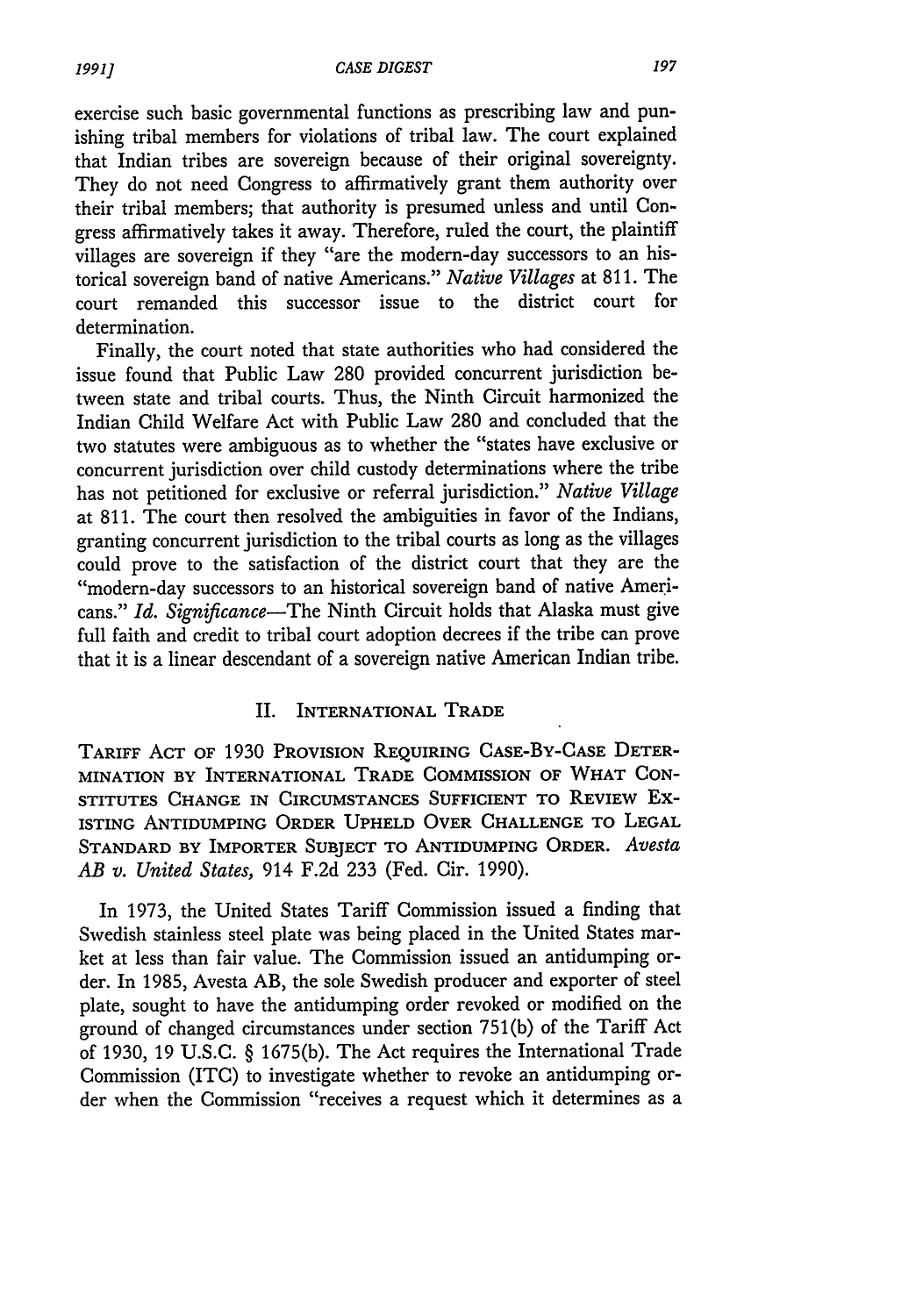threshhold matter 'shows changed circumstances sufficient to warrant a review.'" *Avesta,* 914 F.2d.at 234-35 (quoting 19 U.S.C. § 1675(b)(1)).

The ITC determined that alleged changed circumstances did not warrant review of the antidumping order. Avesta AB appealed to the Court of International Trade which affirmed the ITC's decision. In 1987, Avesta amended its list of changed circumstances and again petitioned for review. The **ITC** again held that the alleged changed circumstances did not warrant review, and the Court of International Trade again affirmed. The United States Court of Appeals for the Federal Circuit *Held: Affirmed.*

Avesta argued on appeal that the ITC committed "a clear error of law by failing to apply the appropriate legal standard as to what qualifies as 'changes in circumstances *sufficient to warrant review'* under section 751(b)." *Avesta,* 914 F.2d at 235 (quoting 19 U.S.C. § 1675(b)(1)) (emphasis by the court). Avesta asserted that the statutory terms are not selfexecuting and that because they are "indeterminate" in meaning and application, they fail to meaningfully constrain the ITC's exercise of discretion. Further, Avesta alleged that the ITC failed to apply any guiding legal standard in reaching its decision. Avesta argued that a different standard, a mere *"reasonable appearance"* of changes in circumstances, should be applied on review. *Avesta,* 914 F.2d at 235 (emphasis original).

The court of appeals reviewed the long history of the practice of caseby-case determination by the ITC and noted that the practice was codified in the original statute in 1979 and preserved through amendments to the statute in 1984. The Court noted that Congress could have easily adopted a different standard of review had it so desired. Thus the court held that substantial deference must be applied to the commission's "determinations so long as they possess a rational basis in fact." *Avesta,* 914 F.2d at 237. The court then determined that since Avesta had not demonstrated sufficient changed circumstances, the commission's decision was to stand. *Significance-The* Federal Circuit rules that an ITC decision to review an antidumping order is discretionary, and the court will give substantial deference to the decision as long as it possess a rational basis in fact.

#### III. WAR

**UNDER** ARTICLE I, SECTION 8, **CLAUSE 11** OF THE UNITED **STATES** CONSTITUTION, **A** FEDERAL DISTRICT **COURT** MAY **ENJOIN** MILITARY ACTION ONLY IF CONGRESS HAS DECLARED WAR OR THE PRESIDENT Is ABOUT TO COMMENCE HOSTILTIES-Dellums v. Bush, 752 F. Supp.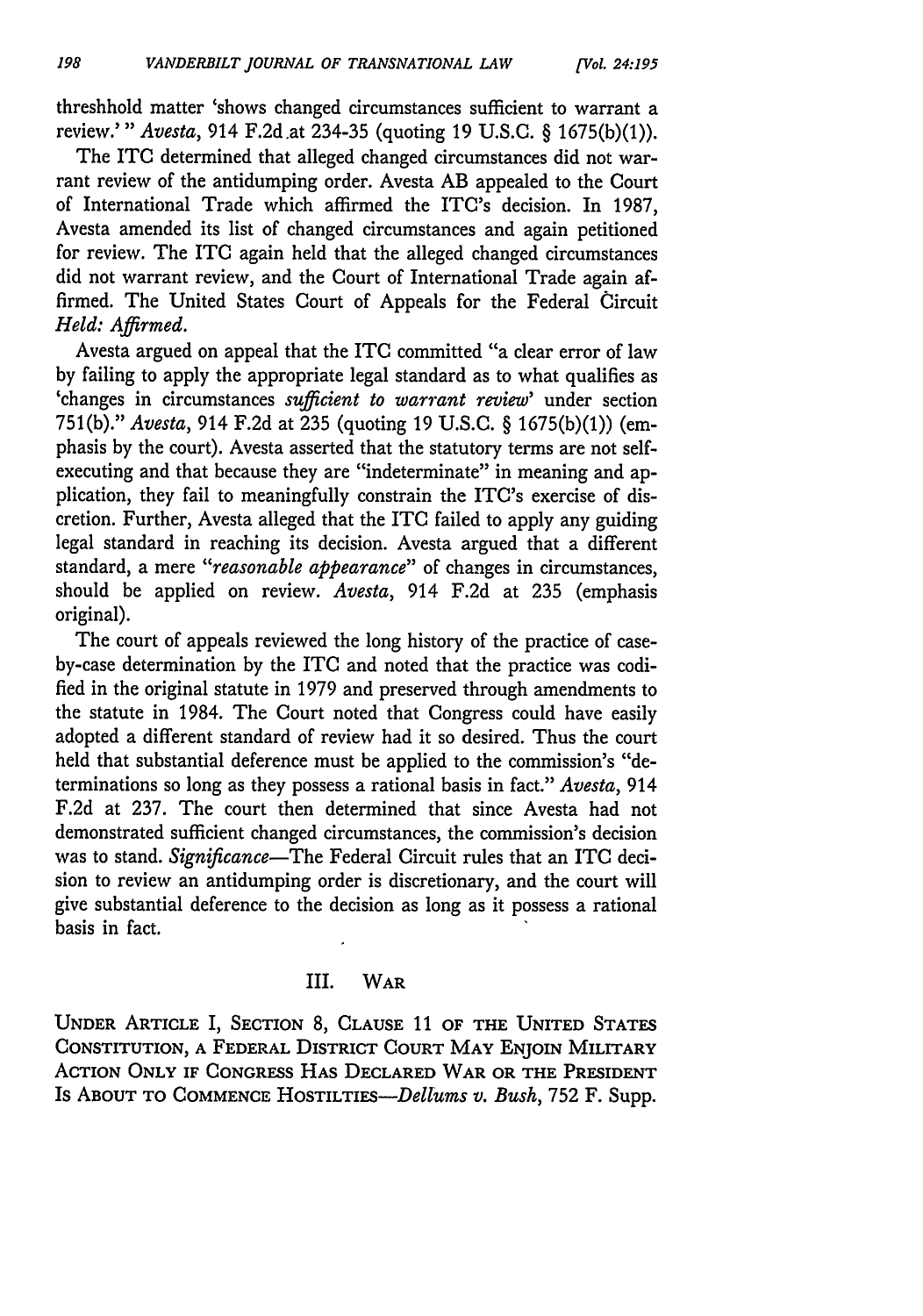1141 (D.D.C. 1990).

On August 2, 1990, Iraq invaded Kuwait. Almost immediately President Bush sent United States armed forces to the Persian Gulf and undertook other steps, such as a naval blockade of Iraq, to deter Iraqi aggression and protect Saudi Arabia. Over the following months President Bush sent more United States troops to the gulf area and, on November 8, 1990, announced "that the objective was to provide 'an adequate *offensive* military option'" should it be required. *Dellums,* 752 F.Supp. at 1143 (emphasis original). At no time did Congress declare war on Iraq pursuant to Article 1, Section 8, Clause 11 of the United States Constitution.

Various members of Congress sought an injunction in the United States District Court for the District of Columbia to prevent the President from commencing offensive hostilities against Iraq absent a formal declaration of war or other congressional approval. The Department of Justice, on behalf of the President, argued that: (1) a political question was presented; (2) the plaintiffs lacked standing; (3) the doctrine of remedial discretion was applicable; and (4) the case was not ripe for judicial decision. The United States District Court for the District of Columbia *Held: Injunction Denied.*

The Constitution gives Congress the power to declare war, gives the President the executive power and makes him Commander in Chief of the Army and Navy. From these powers, the Department of Justice argued that the construction of the war and military powers is a non-justiciable political question. It argued that the question of whether the offensive actions taken by United States military forces constituted war was not one of "objective fact but involve[d] an exercise of judgment based upon all the vagaries of foreign affairs and national security." *Dellums,* 752 F. Supp. at 1145. The district court found this argument to be too broadly sweeping in that it would effectively deny Congress its constitutional power to declare war. In addition, according to the court, although the Constitution gives the Executive branch power to conduct foreign affairs, that grant does not automatically exclude judicial review. In fact, courts have historically determined whether the United States was at war for treaty, statutory, and contractual purposes.

The Department of Justice next argued that the plaintiffs lacked standing. The district court also rejected this argument. The court found that the congressmen had standing, as they alleged both (1) that they will personally suffer an actual or threatened injury, and (2) that the injury can be traced to the challenged act, which "is likely to be redressed by a favorable decision." *Dellums,* 752 F. Supp. at 1147 (quoting *Valley Forge Christian College v. Americans United for Separation*

*1991]*